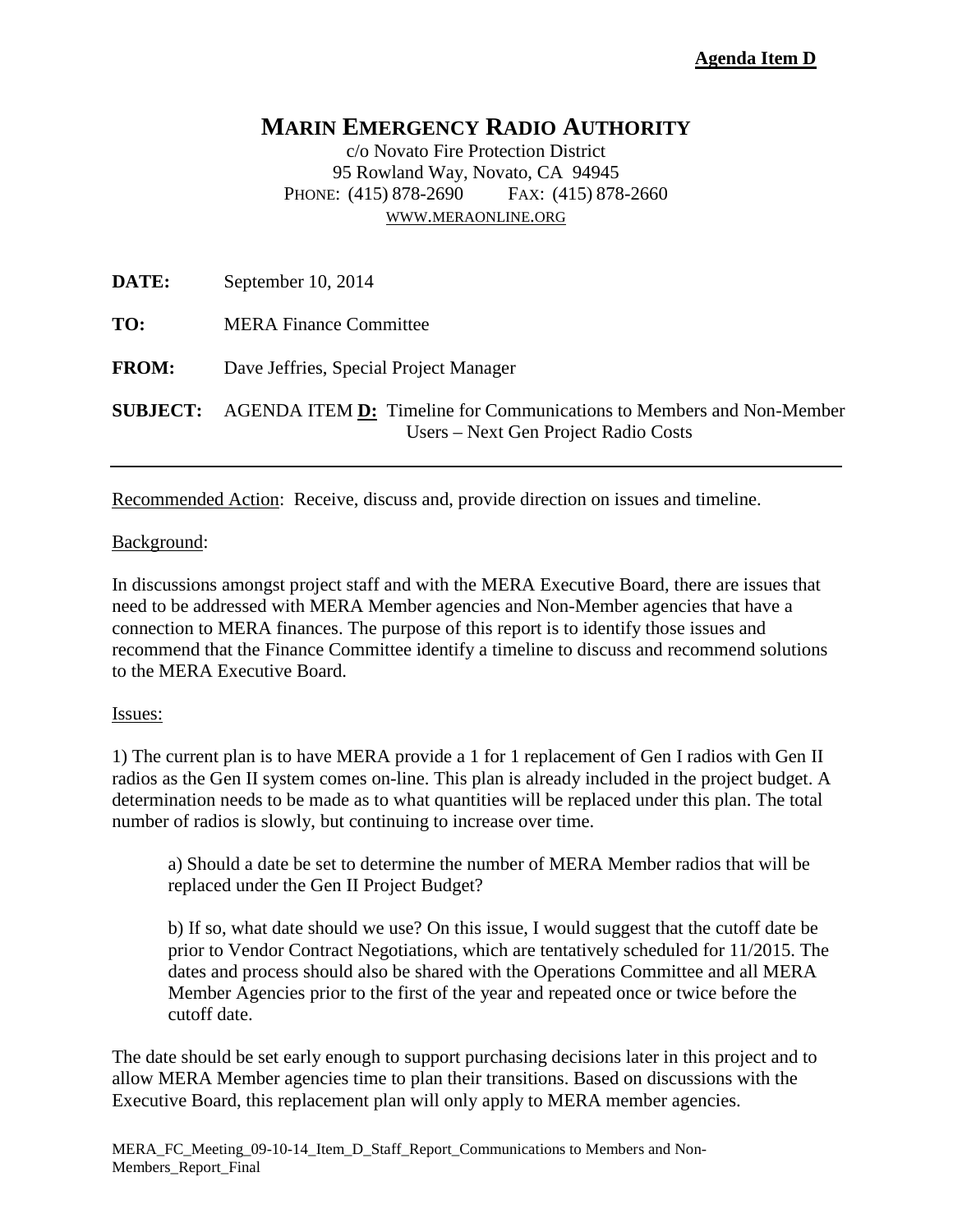## REPORT ON COMMUNICATIONS TO MEMBER AND NON-MEMBER AGENCIES Page 2

2) A second issue that has been discussed is the non-MERA Member agencies and Operating and Maintenance expenses.

a) Should non-member agencies be contributing towards MERA Operating and Maintenance expenses once the Gen II system is operational?

b) In what manner and amount should they participate?

c) Is there a difference between Non-Member Mutual Aid partners and other Non-Member agencies and companies?

d) How do we address bringing in new MERA Member agencies?

Examples of these MERA Non-Member agencies include agencies such as the California Highway Patrol (Marin Patrol and Napa Air), Sonoma County Sheriff (Air), Private ambulances, Coast Guard, and Point Reyes National Seashore Rangers, to name a few.

These are likely long-range discussions that may take time and energy to adequately resolve. The point in bringing these to your attention at this time is to frame the issues and develop a timeline to address these issues in a reasonable and efficient manner for Executive Board consideration at their meeting on November 12, 2014.